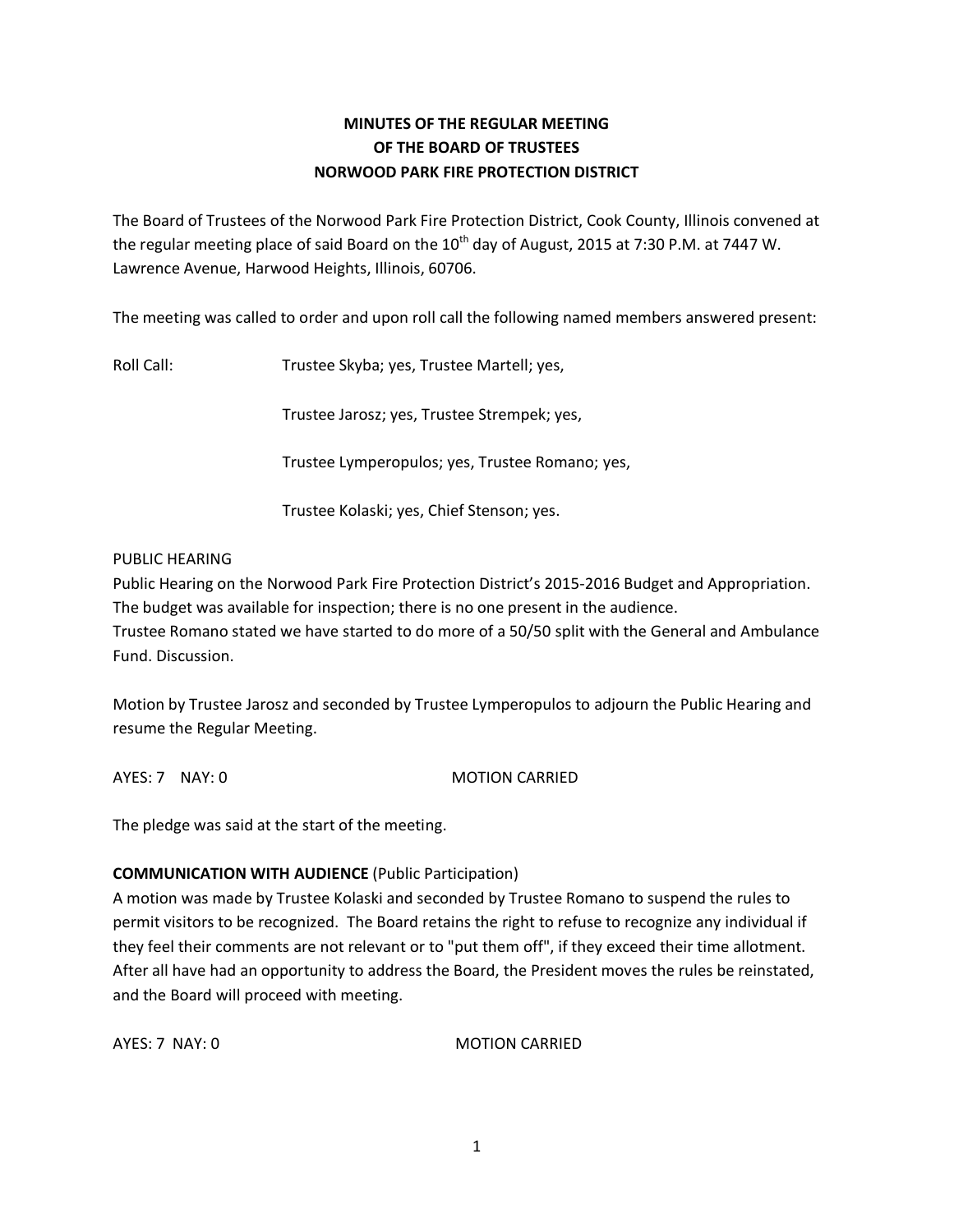A motion was made by Trustee Romano and seconded by Trustee Strempek to approve the payment of all current disbursements in the amount of \$425,173.63.

| Roll Call:                                            | Trustee Skyba; yes, Trustee Jarosz; yes,                                                     |
|-------------------------------------------------------|----------------------------------------------------------------------------------------------|
|                                                       | Trustee Lymperopulos; yes, Trustee Kolaski; yes,                                             |
|                                                       | Trustee Romano; yes, Trustee Strempek; yes,                                                  |
|                                                       | Trustee Martell; yes.                                                                        |
| AYES: 7 NAY: 0                                        | <b>MOTION CARRIED</b>                                                                        |
| Session meeting held on July 13 <sup>th</sup> , 2015. | Motion by Trustee Skyba and seconded by Trustee Jarosz to approve the minutes of the Regular |

Roll Call: Trustee Skyba; yes, Trustee Jarosz; yes,

Trustee Lymperopulos; yes, Trustee Martell; yes,

Trustee Strempek; yes, Trustee Romano; yes,

Trustee Kolaski; yes.

AYES: 7 NAY: 0 MOTION CARRIED

Motion by Trustee Skyba and seconded by Trustee Kolaski to approve the minutes of the Closed Session meeting held on July  $13^{th}$ , 2015.

Roll Call: Trustee Skyba; yes, Trustee Martell; yes,

Trustee Jarosz; yes, Trustee Strempek; yes,

Trustee Lymperopulos; yes, Trustee Romano; yes,

Trustee Kolaski; yes.

AYES: 7 NAY: 0 MOTION CARRIED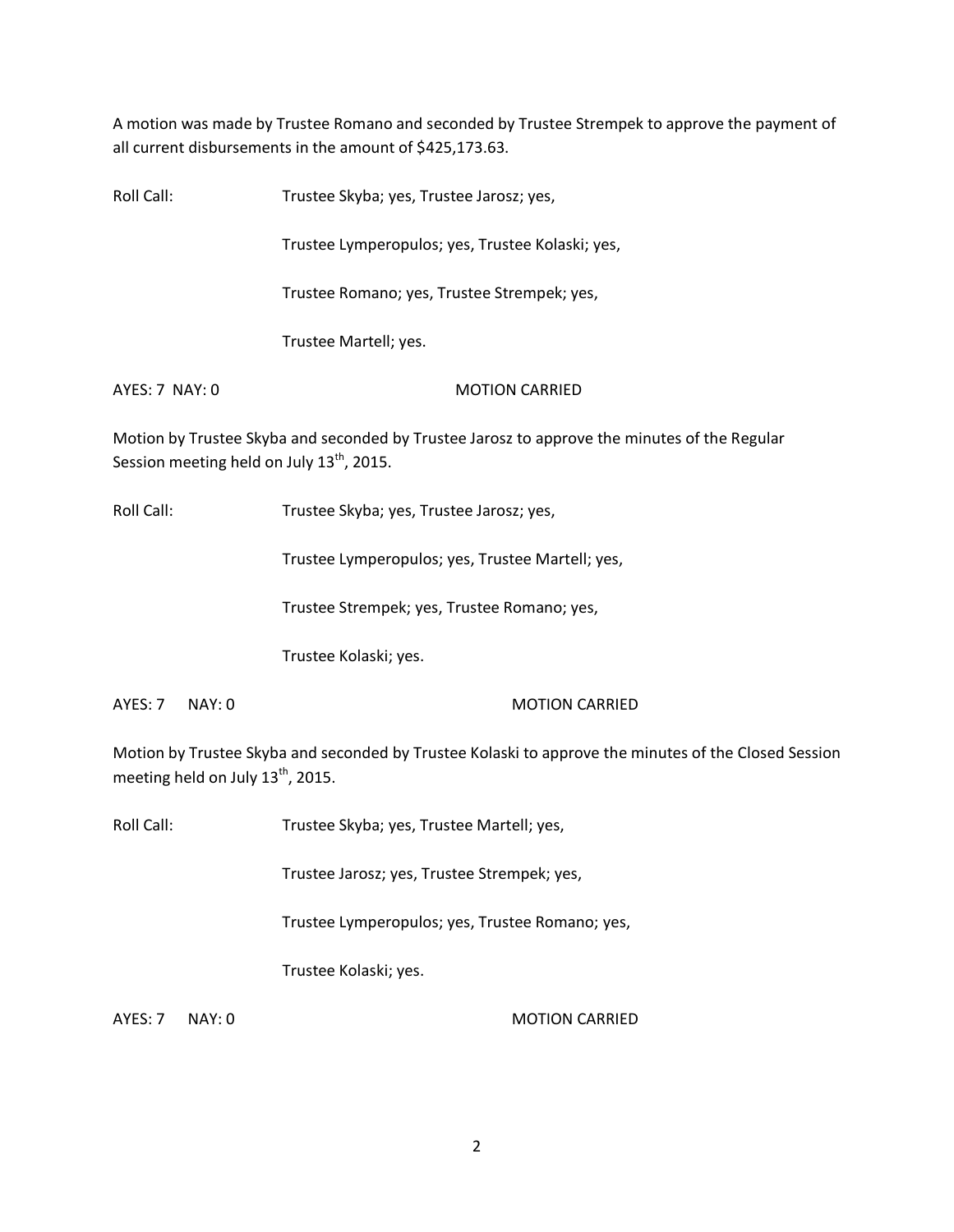#### **TREASURER'S REPORT**

# Schedule of Assets (Arising from Cash Transactions) July 31<sup>th</sup>, 2015

| Assets                                                      |                |
|-------------------------------------------------------------|----------------|
| Checking and money market accounts (interest rate-APY):     |                |
| Plaza Bank checking #4303503 (0.046%)                       | \$5,335.06     |
| Plaza Bank money market #4303498 (0.295%)                   | 622,820.42     |
| Plaza Bank ambulance billing money market #4304492 (0.295%) | 707,363.38     |
| Plaza Bank-Medical #1003102                                 | 1,739.91       |
| Total checking and money market accounts                    | 1,337,258.77   |
| Certificates of deposit (interest rate and maturity):       |                |
| Plaza Bank (0.65%, 03/02/16)                                | 628,060.76     |
| Belmont Bank and Trust (1.00% 08/23/16)                     | 547,392.51     |
| Belmont Bank (1.00% 08/05/16)                               | 126,332.91     |
| Plaza Bank (0.65% 03/18/16)                                 | 426,370.60     |
| Belmont Bank (1.00% 08/21/16)                               | 523,330.78     |
| Belmont Bank (.996% 07/19/16)                               | 370,674.72     |
| Total certificates of deposit                               | 2,622,162.28   |
| Total checking, money market and certificates of deposit    | \$3,959,421.05 |

Motion by Trustee Martell, seconded by Trustee Lymperopulos to approve the Treasurer's report as presented from the Financial Statement for July 2015**.** 

Trustee Romano stated we have received some tax money. Trustee Martell stated that we have our CD's staggered by design so that we can take advantage of short term CD's.

Roll Call: Trustee Skyba; yes, Trustee Martell; yes,

Trustee Jarosz; yes, Trustee Lymperopulos; yes,

Trustee Kolaski; yes, Trustee Strempek; yes,

Trustee Romano; yes .

**Chiefs Report:** 

AYES: 7 NAY: 0 MOTION CARRIED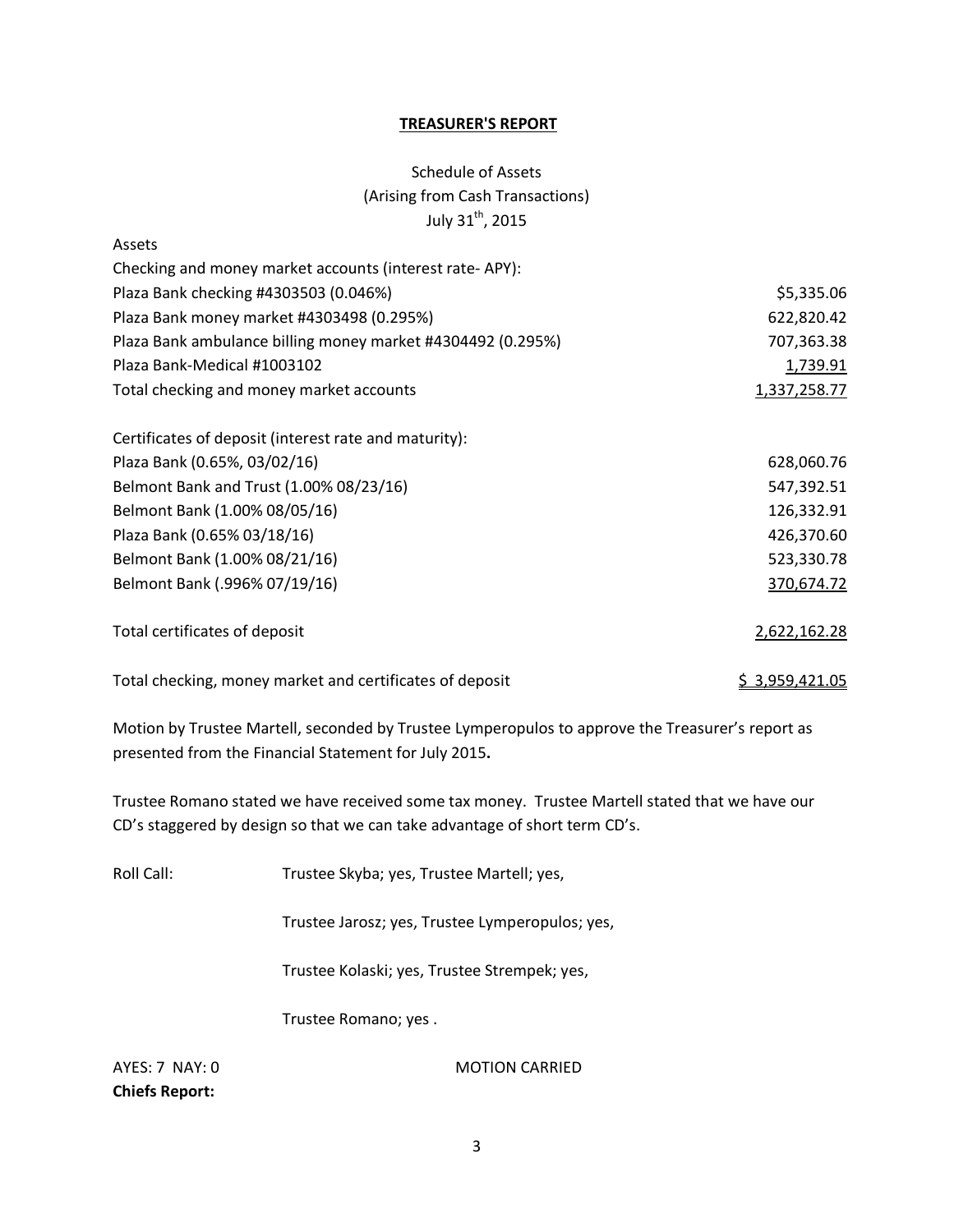All Trustees received a copy of the alarm report.

All Trustees received a copy of the inspection report along with the list of completed inspections for this month.

We held a pre bid meeting with contractors at 6:30 tonight. The ones that attended are the only ones that can bid on the job. We had 7 contractors who were allowed to go up on the roof and take a look before they bid. Next year we are planning on redoing the big roof on the main building. There has been some discussion with the committee and B and F about getting a consultant who will draw up the specs and also do the inspections on the roof. B&F will assist us with the process this time. Discussion.

We posted the need for a Commissioner on our website after last month's meeting. We said resumes needed to be received by August  $1<sup>st</sup>$ . We did not receive any resumes other than the three we received before the notice. Let me know how you want to proceed. The Lieutenant exam orals will be in early November and the written will be in early December and the entry level exam in January. Discussion.

We have been experiencing problems with our Firehouse reporting program. In order to fix the problem we needed to make one of our computers act as a server with the Firehouse program installed. Rich Busser is in the process of completing this project. We needed to purchase one desktop computer from Staples. Trustee Martell asked if we ever did a Technology review to see if we should set things up differently. Discussion.

There was a law that recently passed on consolidated dispatch centers. If you have less than 25,000 residents you will need to consolidate. I have talked to Shawn about it and I had a meeting with Norridge, Harwood Heights, Schiller Park and Cook County. We need to have a written plan in place by July 1<sup>st</sup>, 2016 and a start date of July 1<sup>st</sup>, 2017. I will keep you up to date on any changes or extensions. Discussion. Trustee Martell stated that the board will let the Chiefs handle it and to keep the board informed.

There is a special pension board hearing on August 24<sup>th</sup> for Brad Virgil's disability and Al Nagrocki has requested an application from the pension board for a disability. Rich Appelhans will be having a nonduty related surgery September  $15<sup>th</sup>$  and will be off for 8-12 weeks.

The men replaced the door, frame and screen door in the Chief's office. The door frame was rusted out and the doors were not working property. Mark Blondell replaced the door and frame and Dan Davila installed the screen door.

Cyndi will be off beginning tomorrow until August  $28<sup>th</sup>$ . Haylie's last day was today but she has several days left to work over the holidays and when she is off school.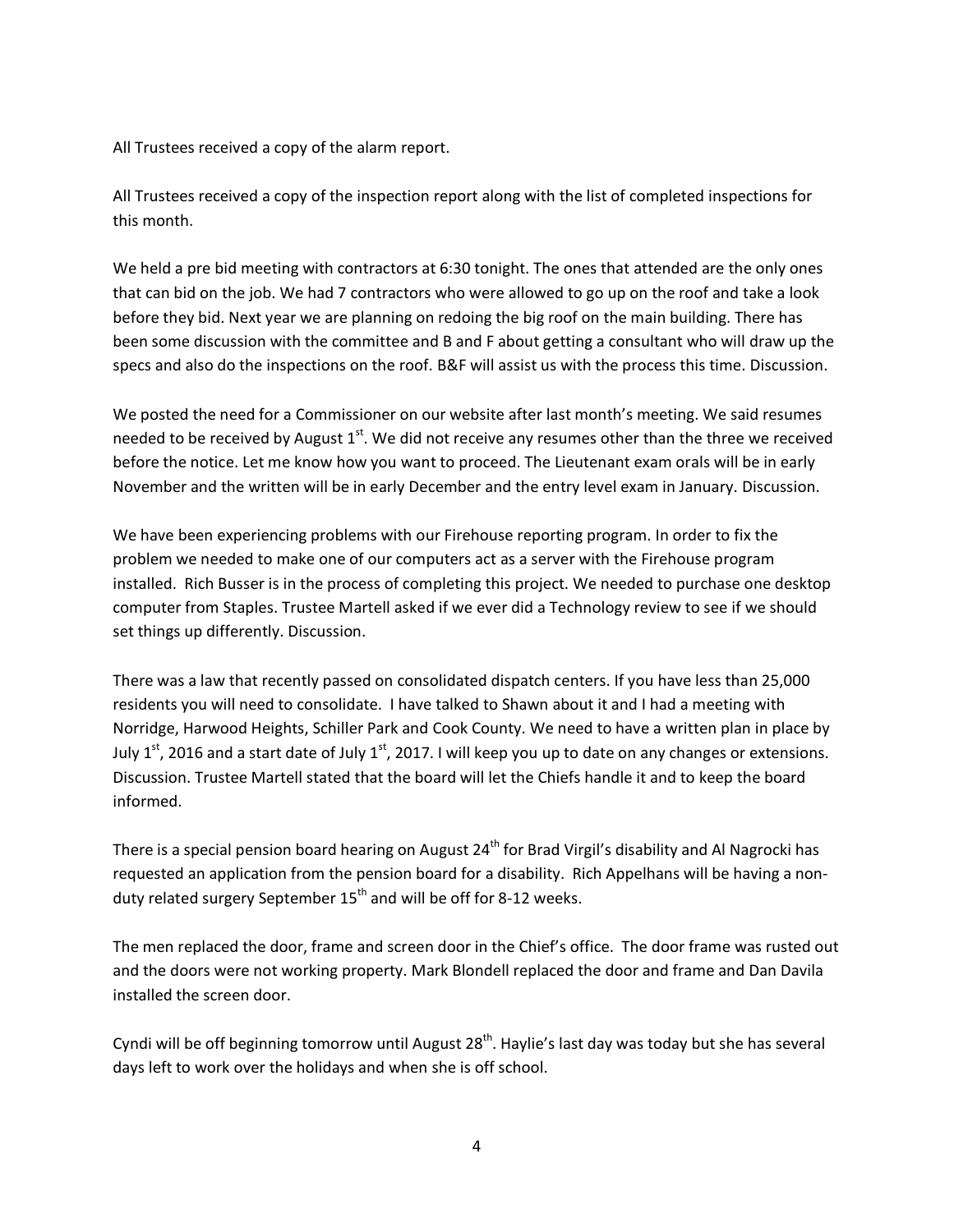Open House will be October 3<sup>rd</sup> from 12-3, hope all can make it.

Motion by Trustee Kolaski and seconded by Trustee Skyba to accept the Chief's Report for July 2015 as presented.

AYES: 7 NAY: 0 MOTION CARRIED

### **President Report:**

Trustee Martell stated there is nothing to report at this time.

### **Committee Reports:**

Finance Committee- Trustee Romano stated there is nothing to report at this time.

Building and Equipment Committee- Chairman Lymperopulos stated that the roof was already covered, but he does recommend that they get a consultant for the larger roof project.

Information Technology Committee - Chairman Strempek stated there is nothing to report at this time, but we will be scheduling a meeting.

Policy Committee- Trustee Skyba stated they are in review of the Rules and Regulation and will schedule a meeting.

Strategic Planning Committee- Trustee Martell stated they will schedule a meeting soon.

Human Capital Committee- Discussion. Trustee Skyba stated we will have interviews for Commissioners on August 26<sup>th</sup>, starting at 6:30pm and make a recommendation to the board.

Community Relations Committee- Trustee Jarosz stated that there is nothing to report at this time.

Pension Fund-Trustee Romano stated it was his first Pension meeting and they explained a lot of things to him. Trustee Martell stated that the performance for the year was negative. Discussion.

### **Old Business:**

None.

**New Business**: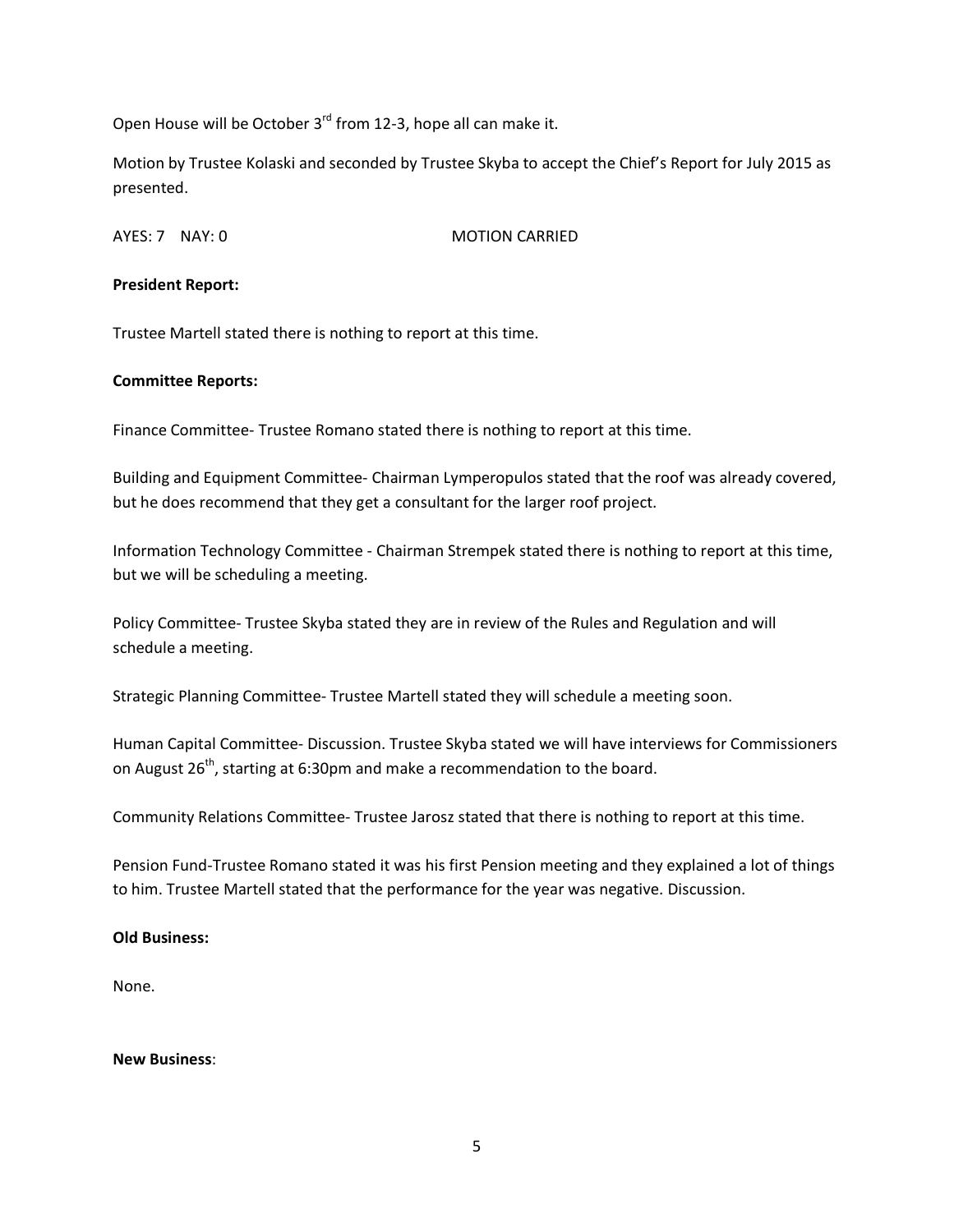Motion by Trustee Romano and seconded by Trustee Skyba to adopt and approve Ordinance #15-2, the Norwood Park Fire Protection District Budget and Appropriation for fiscal year 2015-2016.

Roll Call: Trustee Skyba; yes, Trustee Romano; yes, Trustee Martell; yes, Trustee Jarosz; yes, Trustee Strempek; yes, Trustee Kolaski; yes, Trustee Lymperopulos; yes. AYES: 7 NAY: 0 MOTION CARRIED Motion by Trustee Skyba and seconded by Trustee Martell to approve the payout of elective sick time buyback to the following: Claude Erlewein 144 hours \$5,082.48

Total elective sick time buyback \$5,082.48

Trustee Martell commented that Mandatory is normally paid out in January and Elective in February, so this is off cycle. Discussion.

Roll Call: Trustee Skyba; yes, Trustee Martell; yes,

Trustee Jarosz; yes, Trustee Strempek; yes,

Trustee Lymperopulos; yes, Trustee Romano; yes,

Trustee Kolaski; yes.

AYES: 7 NAY: 0 MOTION CARRIED

Motion by Trustee Lymperopulos and seconded by Trustee Kolaski to go into Closed Session for purposes of approval or review for public disclosure (5 ILCS  $120/2(c)(21)$ ), the appointment, employment, compensation, discipline, performance, or dismissal of specific employee (5 ILCS 120/2(c)(1) and Litigation (5 ILCS 120/2(c)(11)).

Roll Call: Trustee Skyba; yes, Trustee Martell; yes,

Trustee Jarosz; yes, Trustee Strempek; yes,

Trustee Lymperopulos; yes, Trustee Romano; yes,